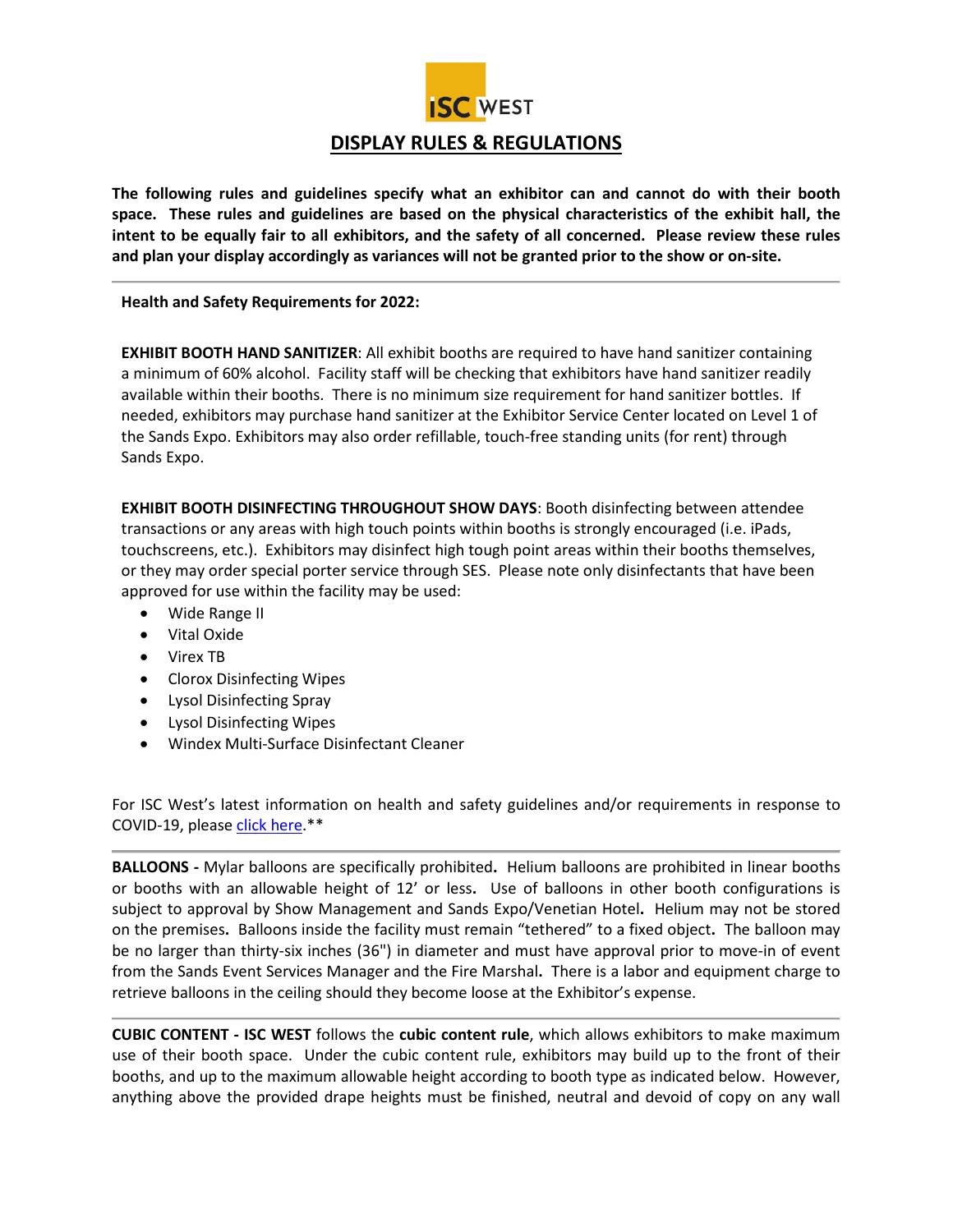

# **DISPLAY RULES & REGULATIONS**

adjacent to another exhibitor. Please refer to the **HEIGHT LIMITATIONS** section for additional information

- **Lobby booth-**All booths located in Sands public space which includes the upper and lower lobbies- **9' HEIGHT LIMITATION**
- **Lobby Booths L28, L29 - 8' HEIGHT LIMITATION**
- **In-Line (standard) booth -**Bounded by 1 or 2 aisles- **12' HEIGHT LIMITATION**
- **Peninsula booth(must be 400sqft or larger)-**Bounded by 3 aisles**- 20' HEIGHT LIMITATION**
- **Island booth -**Bounded by 4 aisles **- 25' HEIGHT LIMITATION**



## **Examples of Cubic Content**

Perspective View

**DEMONSTRATION AREAS -** Demonstration areas must be confined within the exhibit space so as not to interfere with any traffic in the aisles. Exhibitors must contract sufficient space to be able to comply with this rule. When large crowds gather to watch a demonstration and interfere with the flow of traffic down the aisles or create excessive crowds at neighboring booths, it is an infringement on the rights of other Exhibitors. Aisles may not be obstructed at any time.

**DEMONSTRATION EQUIPMENT -** Equipment, product or machinery, when displayed to demonstrate or simulate industrial application, are exempt from the foregoing height limits, but are restricted only by ceiling height, as well as, building and safety codes.

**DISPLAY BOOTH SPECIFICATIONS AND GUIDELINES -** Exhibitor's display booth(s) shall conform to the following specifications - the maximum height of a display booth at the backwall, including any form of lighting system, signage, or header shall be: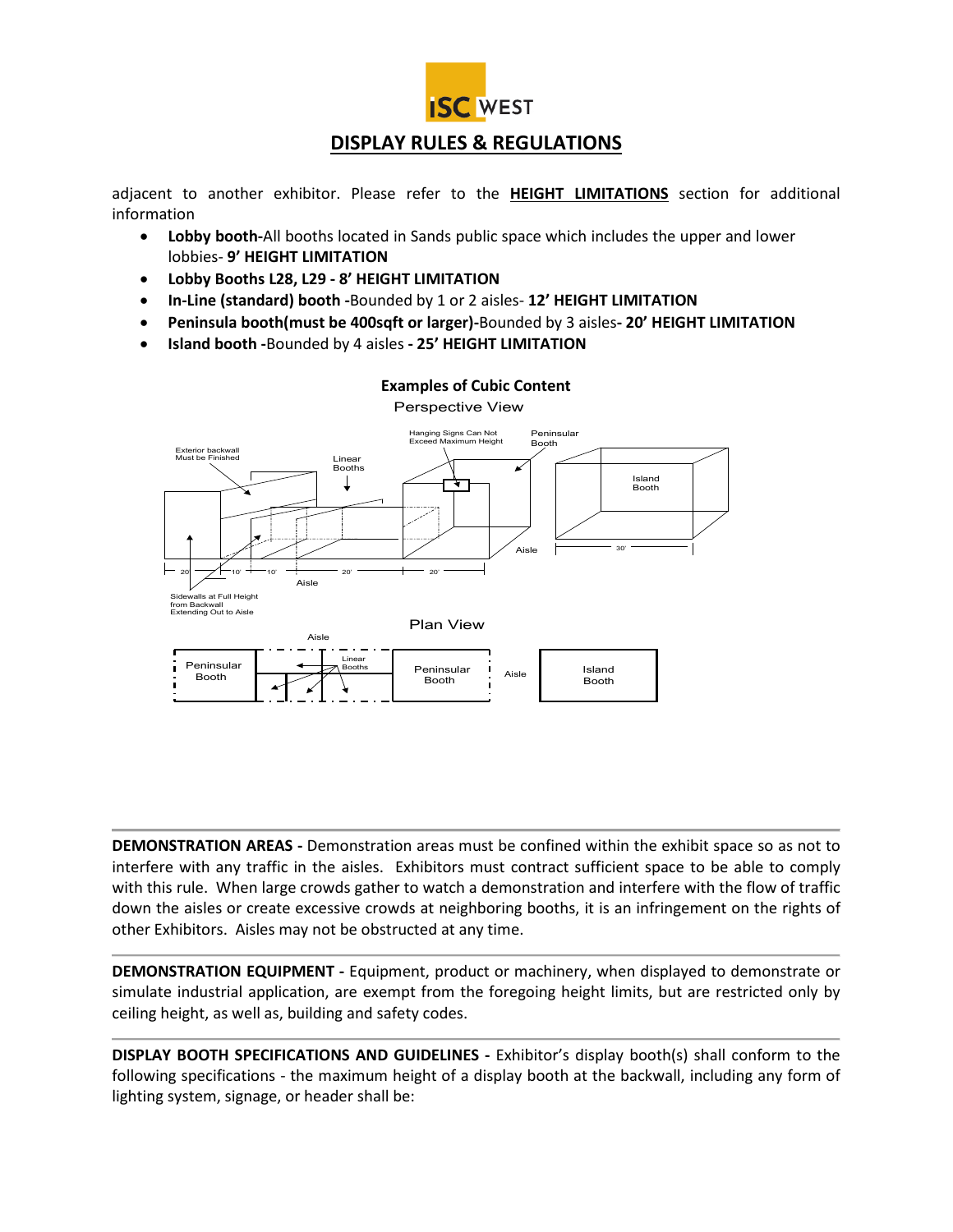

# **DISPLAY RULES & REGULATIONS**

- **Lobby booth-**All booths located in Sands public space which includes the upper and lower lobbies- **9' HEIGHT LIMITATION**
- **Lobby Booths L28, L29 - 8' HEIGHT LIMITATION**
- **In-Line (standard) booth -**Bounded by 1 or 2 aisles- **12' HEIGHT LIMITATION**
- **Peninsula booth(must be 400sqft or larger)-**Bounded by 3 aisles**- 20' HEIGHT LIMITATION**
- **Island booth -**Bounded by 4 aisles **- 25' HEIGHT LIMITATION**

Please refer to the **HEIGHT LIMITATIONS** section for additional information

#### *If you have a question about the type of your booth, please contact Reed Exhibitions.*

**DO NOT BLOCK AISLES OR INVADE NEIGHBOR'S SPACE -** No sign or decorative materials may protrude into the aisles or encroach upon neighboring booths. No obstruction may be placed in any aisle, passageways, lobby, or exit leading to any fire extinguishing appliances.

**DOUBLE DECKER BOOTHS/LARGE BOOTH REGULATION \*NEW POLICY\* –** Per new Sands/Venetian regulation, all double decker booths as well as booths 7,500 sqft or larger, must submit an architectural drawing and will need to get and engineering approval stamp. Please have this readily available in your booth if your exhibit falls into either category.

**EXPOSED AREAS MUST BE FINISHED -** All backwalls, sidewalls or any other exposed areas of the display must be draped or finished surfaces.No graphics, logos, or print facing into another booth is allowed. Any company advertisement or promotion must face into the aisle. In-line and peninsula booths must have a finished backwall covering the back of the booth. See-through backwalls or displays which do not cover the backwall completely will not be allowed.

### Please note that *ALL FIRE HOSE CABINETS AND FIRE EXTINGUISHERS MUST BE KEPT VISIBLE AND CLEAR WITH A 36" CLEARANCE. FIRE EXTINGUISHERS MAY NOT BE REMOVED OR RELOCATED***.**

After **5:00 PM on Tuesday, March 22, 2022**, any part of a booth with unfinished side or backwalls will be draped by Show Management at the expense of the exhibitor.

**FLOOR COVERING GUIDELINES** - Reed Exhibitions will furnish carpet for all aisle ways in the Convention Center, and the daily cleaning and vacuuming of all aisle ways in all exhibition areas. **Floor covering is required in all display booth areas**. Flooring may consist of hard wood, AstroTurf or carpeting. No vinyl or linoleum may be used. Carpet is available through the Official Service Contractor at Exhibitor's expense, or Exhibitor may provide his own carpet. Booth vacuuming is not included with the rental of carpeting from the Official Service Contractor. It must be ordered separately.

**GOOD TASTE AND THE RIGHTS OF OTHERS -** Show Management may require any Exhibitor to make changes in their exhibit if, in Show Management's opinion, the exhibit does not conform to prevailing standards.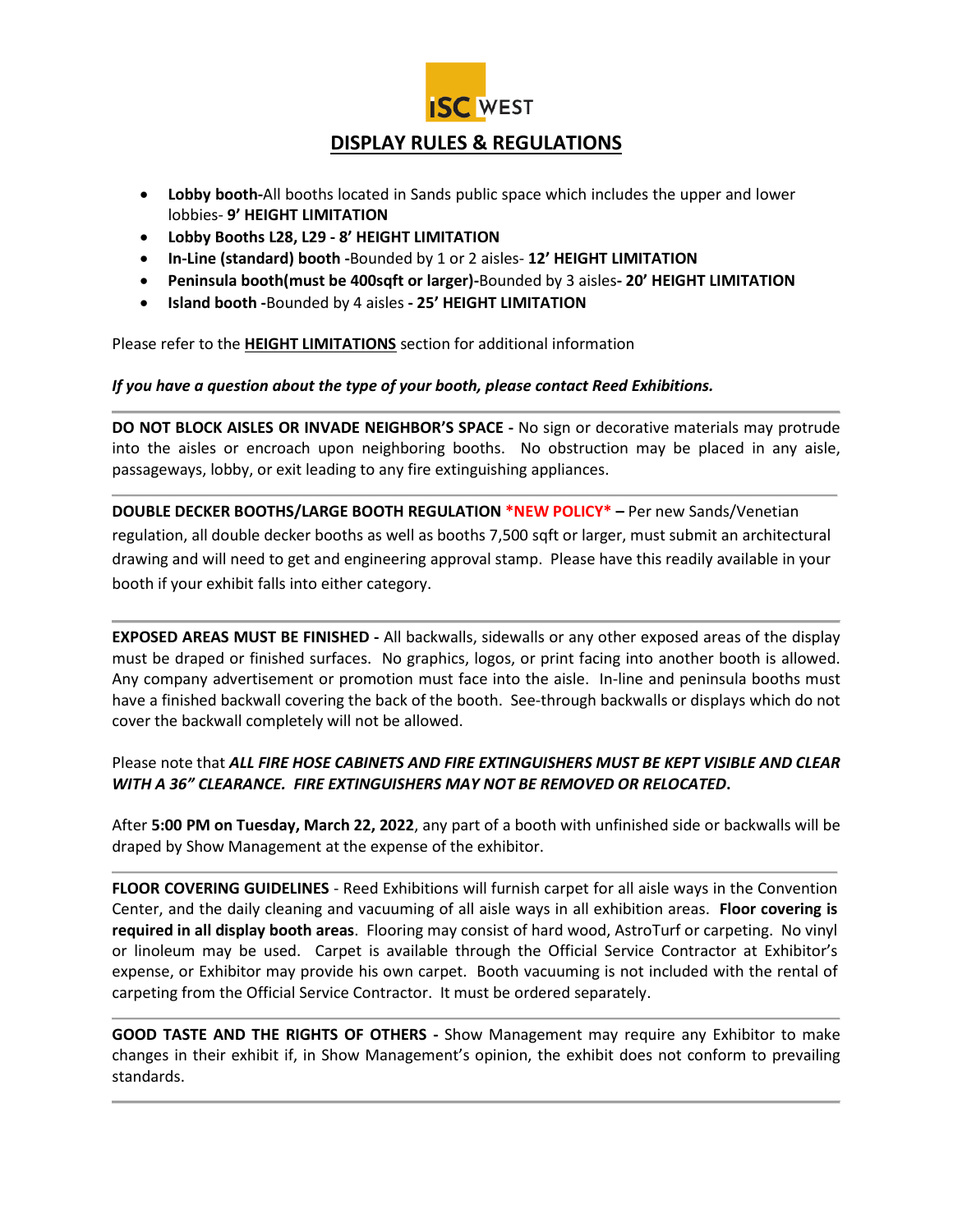

## **DISPLAY RULES & REGULATIONS**

**GRAPHICS ON NEIGHBORS' SIDE -** The backside of walls – the common border facing a neighboring booth – must be clear of copy, logos, or other graphics, so as not to be an eyesore to neighboring exhibitors.

**HANGING SIGNS -** Hanging signs must comply with the **HEIGHT LIMITATIONS** guidelines listed below. This includes all hanging or suspended material such as banners and balloons (where permitted), etc. The top of the sign (or other material) may not exceed the height limitation specific to your type of booth. Booths which qualify to suspend "hanging signs" are only Island, Peninsula or Walk-Through booths of 400 sq. ft. or larger. All hanging signs in booths that are touching a neighboring booth must be hung 5' off the back wall that is touching the neighboring booth. Lobby booths are not eligible for hanging signs above their booths.

**HEIGHT LIMITATIONS -** The following maximum height limits will be strictly enforced. **No height variances will be granted prior to or on-site at the show**. Please plan your booth display and sign structures accordingly. Maximum allowable height is also directly affected by the ceiling height of your booth area.

• **Lobby Booths** - Hanging Signs are not permitted for the lobby booths. It is much more cost effective to floor mount signage with a lobby booth height limit of 9 ft. Note: sidedrape provided is 3 feet high and the back-drape provided is 8 feet high. **Please Note Lobby Booths L28, L29 have an 8' HEIGHT LIMITATION due to a ceiling above their location.** 

### **MAXIMUM HEIGHT LIMIT WITHIN A LOBBY BOOTH = 9 FEET**

• **Linear Booths** - Bounded by 1 or 2 aisles. Hanging Signs are not permitted in linear booths. It is much more cost effective to floor mount signage with a linear booth height limit of 12 ft. Note: side-drape provided is 3 feet high and the back-drape provided is 8 feet high.

### **MAXIMUM HEIGHT LIMIT WITHIN A LINEAR BOOTH = 12 FEET**

• **Peninsula Booth -** Bounded by 3 aisles. To be considered a Peninsula Booth, the total square footage of your booth must be 400sqft or larger. Exhibit booths must also be at least 20' deep and 20' wide to meet Show Managements requirements for hanging signs. Hanging signs in peninsula booths may reach a height limit of 20' to the top of sign. Two-sided or circular signs must be hung 5' from the back wall that touches your neighboring booth. Note: the back-drape provided for your booth is 8' high.

### **MAXIMUM HEIGHT LIMIT WITHIN A PENINSULA BOOTH = 20 FEET**

• **Island Booth -** Bounded by 4 aisles. Booths must also be 20 ft. deep and 20 ft. wide to meet Show Managements requirements for hanging signs. Hanging signs in island booths may reach a height limit of 25 ft. to top of the sign.

### **MAXIMUM HEIGHT LIMIT WITHIN AN ISLAND BOOTH = 25 FEET**

**PLEASE NOTE:** Nothing will be permitted above these maximum heights, including signs, banners, truss structures, lighting and/or display materials.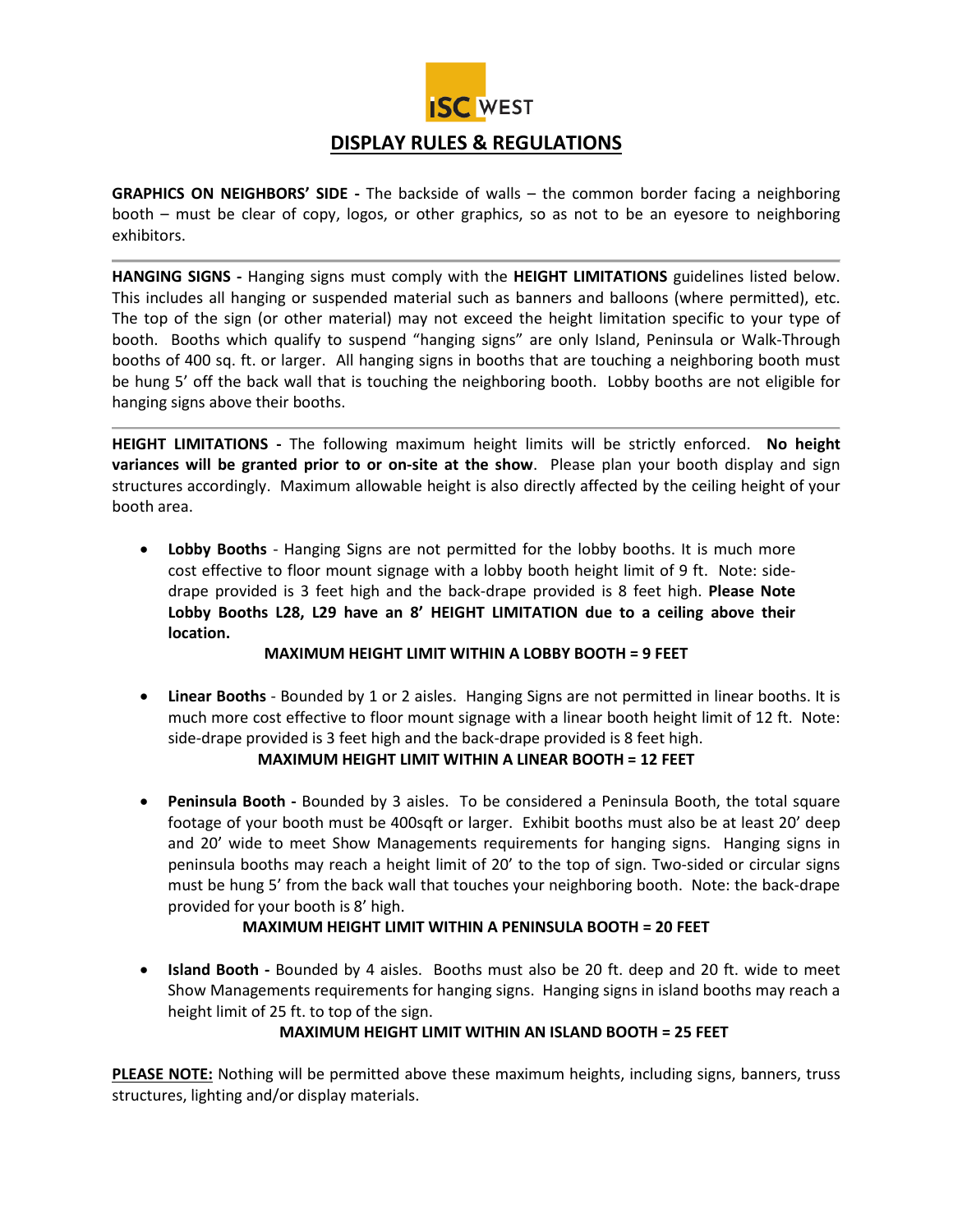

**INSPECTION DEADLINE -** Any booth not occupied by **3:00 PM, Tuesday, March 22, 2022**, will be presumed abandoned. If there is freight in the booth and Show Management believes the Exhibitor will be arriving late, the General Contractor will set up the display to the best of their ability with the information available. If there is no freight in the booth and/or Show Management believes the Exhibitor will not participate in the show, the booth will be reassigned. Exhibitors arriving after this time will be given space available and may incur additional costs. **ALL EXHIBITS MUST BE COMPLETELY SET BY 5:00 PM, Tuesday, March 22, 2022**. No shipment will be accepted after **5:00 PM, Tuesday, March 22, 2022**, or at any time on **Wednesday, March 23, 2022**. Absolutely no shipment, equipment or material may be brought onto the show floor during show hours.

**MULTI-LEVEL / COVERED EXHIBITS GUIDELINES -** Covered booths exceeding 1,000 sq. ft. require a sprinkler system. A separate plan submittal and permit application are required. If the upper level of a multi-level booth is greater than 300 sq. ft., two remote means of egress are required and will be field verified by the fire inspector.

**NO NAILS OR SCREWS -** Nothing may be posted, tacked, nailed, or screwed to columns, walls, floors, or other parts of the building. Any damage or defacement caused by infractions of this rule will be remedied by Show Management at the expense of the rule-breaking exhibitor.

**SOUND LEVELS -** Sound level of presentation should be kept within the confines of the booth area and must not interfere with neighboring exhibits. Show management will exercise their right to provide and maintain a fair exhibiting environment to all customers. Excessive sound can be offensive and distracting. Each exhibitor is entitled to an atmosphere that is conducive to conducting business, without excess noise from other Exhibitors. Any audio equipment (i.e., sound system, audio from a video wall, microphones), whether in the booth or as part of a display, may not exceed a sound level of eighty-five (85) decibels. Reed Exhibitions will be sensitive and responsive to complaints registered by spectators, neighboring Exhibitors, or other personnel, and will have appointees to respond to all complaints.

**STAFFING ATTIRE -** All Expo staff whether it be exhibitors direct employees or hired contractors, are expected to dress in an appropriate manner conducive to conducting business. Attire of an overly revealing, suggestive nature or expletive nature is not permitted. Examples of such inappropriate attire may include but are not limited to:

- Tops displaying excessive cleavage
- Tank tops, halter tops, camisole tops or tube tops;
- Miniskirts or minidresses;
- Shorts;
- Lycra (or other Second-Skin) bodysuits;
- Objectionable or offensive costumes.